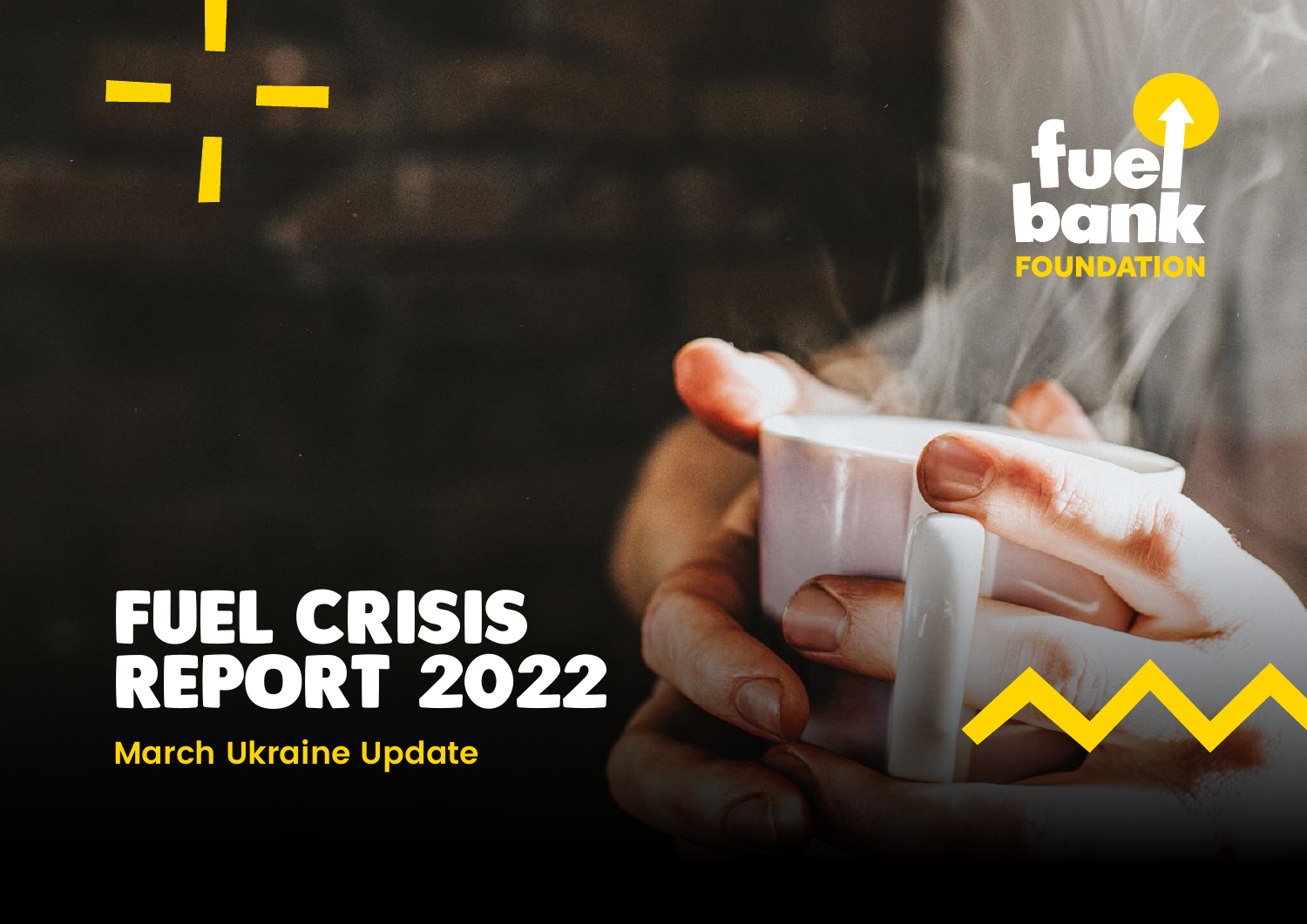### IN MEMORY OF AUDREY GALLACHER

**On Saturday 22nd January, one of our Trustees, Audrey Gallacher OBE, sadly passed away after a long battle with cancer.** 

**As well as being a Trustee of Fuel Bank Foundation, she was also the Deputy Chief Executive and Director of Policy at Energy UK.** 

In 2021, she received a very well-deserved OBE for her outstanding contribution to the energy industry.

She was a passionate advocate for consumer rights and a champion for driving up standards that customers should rightfully expect from essential public services.

She was a tireless campaigner, championing the voices of those who were not heard, striving to make the world a fairer place.

As a trustee of Fuel Bank Foundation, Audrey was always supportive, providing encouragement and invaluable strategic insight gleaned from her years of experience across energy, advice and customer advocacy sectors.

We are so grateful for her guidance which has helped Fuel Bank grow from a small idea into a national charity that has now helped over half a million people.

However, what we will remember most about Audrey was her enormous capacity for caring about people, including those helped by the charity and the people she worked with.



She was with us at the start of our Fuel Bank journey, and we will ensure that we carry her spirit with us as we continue the work that she so passionately supported.

Thanks for everything, Audrey.

We'll miss you. From all of us at

Fuel Bank Foundation

Fuel Bank Foundation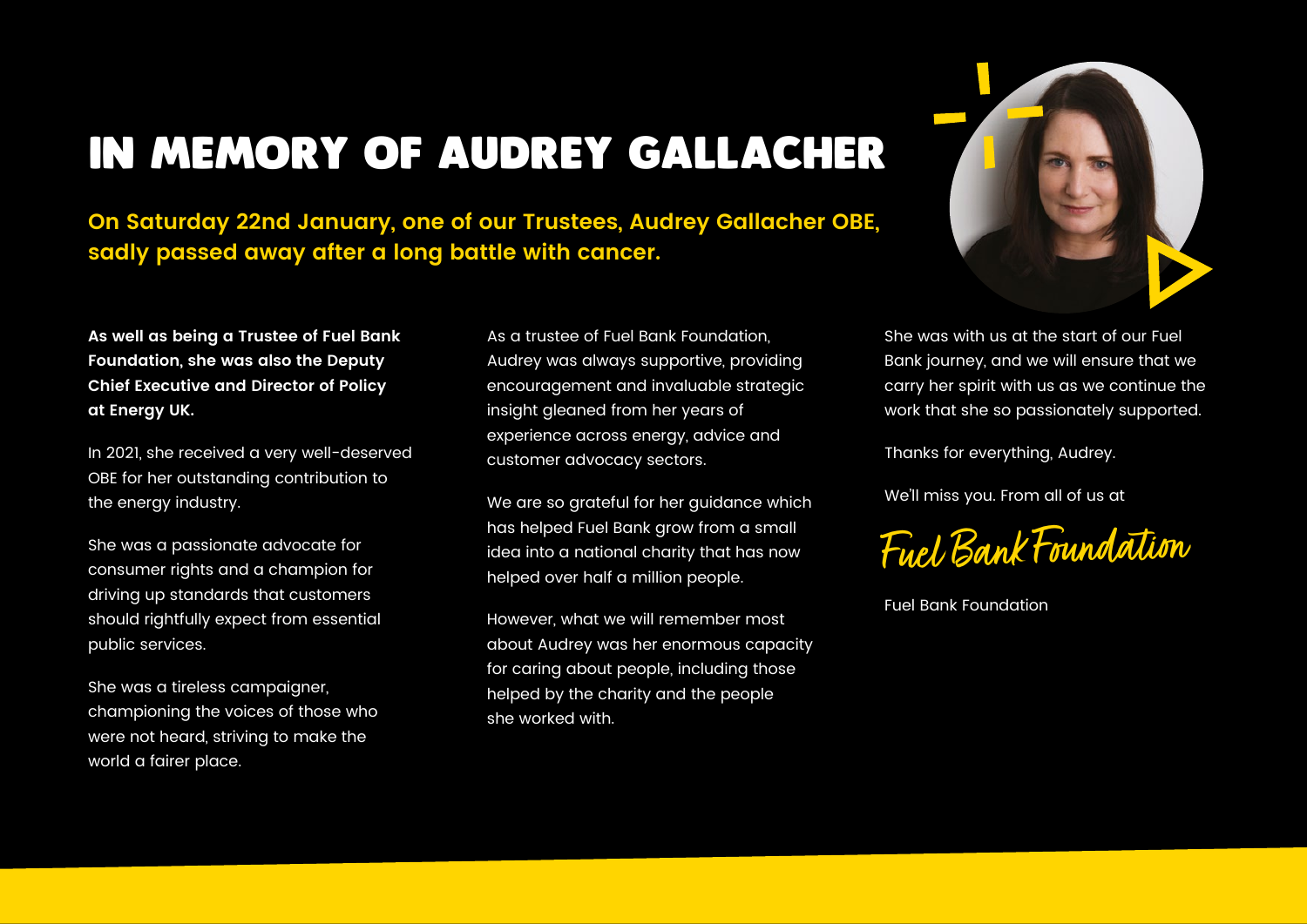### INTRODUCTION



**It's hard to believe that, in 2022, some people live without heat, light, and power because they don't have money to top up their prepayment meter. We call this Fuel Crisis.** 

Fuel Bank Foundation is the only national charity whose sole focus is to provide immediate, tangible, meaningful and long-lasting help to people living in fuel crisis.

Born from an npower initiative to support households in fuel poverty in 2015, we became an independent registered charity the following year and have now supported over half a million people.

149 **partners nationwide**

350+ **Fuel Bank**

**centres**

500k **people supported**

Every year the demand for our services increases. But our vision is a UK where everyone has access to energy for heating and eating.

We know that people rarely contact their energy supplier for help, so we work with selected food banks, charities, and advice agencies to identify those households that are genuinely in fuel crisis.

After 6 years, we now have over 149 partners (many of whom are located at the heart of their communities) across the UK. We rely on them to spot the people who are really struggling to cope.

The people who can't afford to top up their prepayment meter because they have no money. The ones who live in cold homes and are unable to cook a hot meal for their family or have a shower before a job interview.

They have fallen through every other safety net, so we provide them with approximately two weeks' worth of fuel to give them some "breathing space".

The current cost-of-living crisis means that many of us are "feeling the squeeze" right now and wondering how we will pay our ever-increasing energy bills.

But the people that we support are regularly living without energy now. They have already made all the savings they can in their household budgets and still don't always have money to top up their prepayment meters. So it is terrifying to think about the impact of the forthcoming price rises on them.

The findings from our research will paint a picture of their lives and give them a voice to tell you their stories.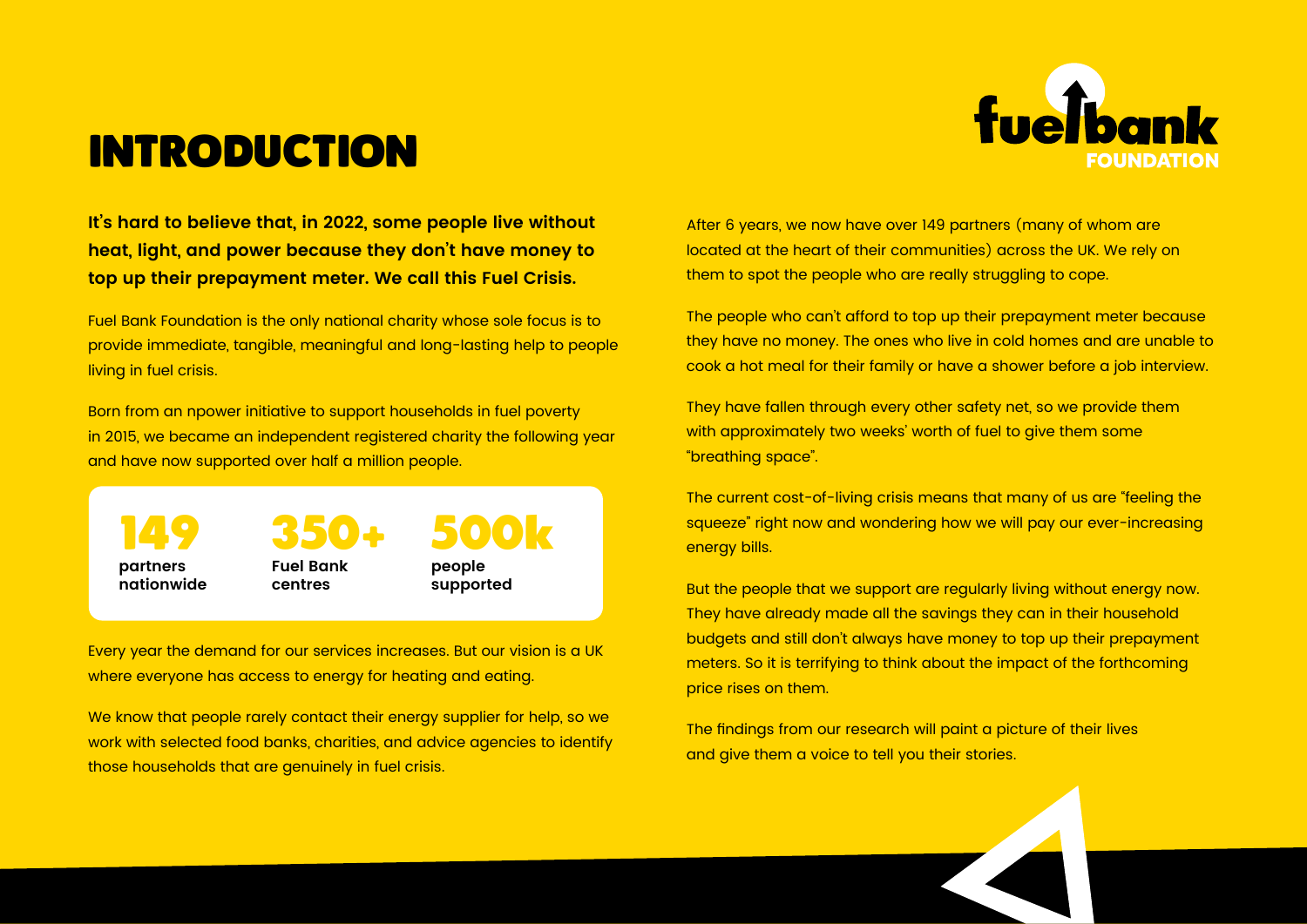# DIDN'T EAT FOR 2 DAYS

### LAST WEEK PEOPLE WE SUPPORT



**Understanding the people who need our help is key. This allows us to better target the services we provide, and enables us to advocate on their behalf.** 

#### So who do we help?

- We support those people who have to pay in advance for their energy.
- This means that they need to frequently 'top up' their electricity and gas meters at their local shop, typically seven times per month.
- Our customers are more likely than average to be one of the 2 million people who do not have a bank account. Having no or limited access to additional money reduces the chance of being able to weather any increase in energy costs.
- We also support households that are not connected to the mains gas network and have to bulk buy fuel to heat their homes. They will need to pre-pay for it before it is delivered, and this will cost at least several hundred pounds.
- The people we support have multiple issues that require resolution. 97% of people we support are referred to us by a partner who is already attempting to address other material issues. Such as:
	- Income Maximisation
	- Debt Triage and Management
	- Food Poverty
	- Energy Efficiency
	- Advice Services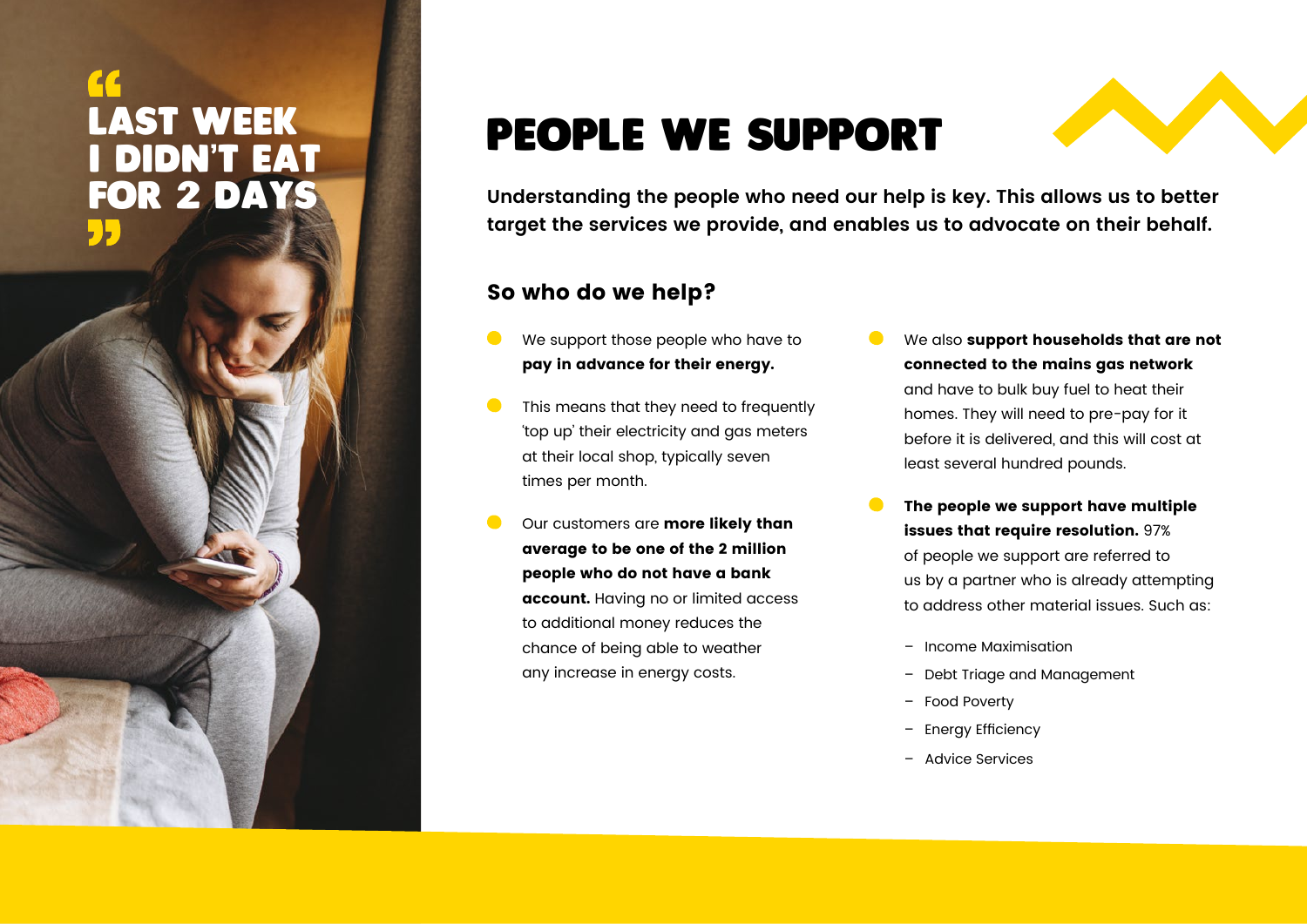## SNAPSHOT

#### In the 12 months before receiving a fuel voucher:

of people supported were having to make the choice between heating or eating

of people we have supported were rationing hot water daily

14% of people we have supported were sacrificing hot food daily

#### After receiving a fuel voucher:

87%

96%

45%

of people supported reported an improvement in their physical wellbeing **40% in 2018**

88% of people report an improvement in mental and the control of the series of the control of the control of the control of the control of the control of the control of the control of the control of the control of the cont well-being

**44% in 2018**

There is real fear amongst our client group about what the future will bring:

> Households are very concerned about running out of money for energy. Especially where families have children (71% of respondents have children)

83% 68%

VS

**homes with kids homes without kids**

49%

of people helped still face self-disconnection at least weekly



of people who accessed our energy advice highlighted that it made a material difference



of people strongly agree that the removal of the Universal Credit (UC) £20 weekly uplift makes them alarmed



of people strongly agree that talk of rising energy prices makes them alarmed, greater than any fear about the removal of the UC £20 weekly uplift

#### URGENT ACTION IS NEEDED NOW TO STOP AN INCREASE IN THE NUMBER OF PEOPLE IN FUEL CRISIS.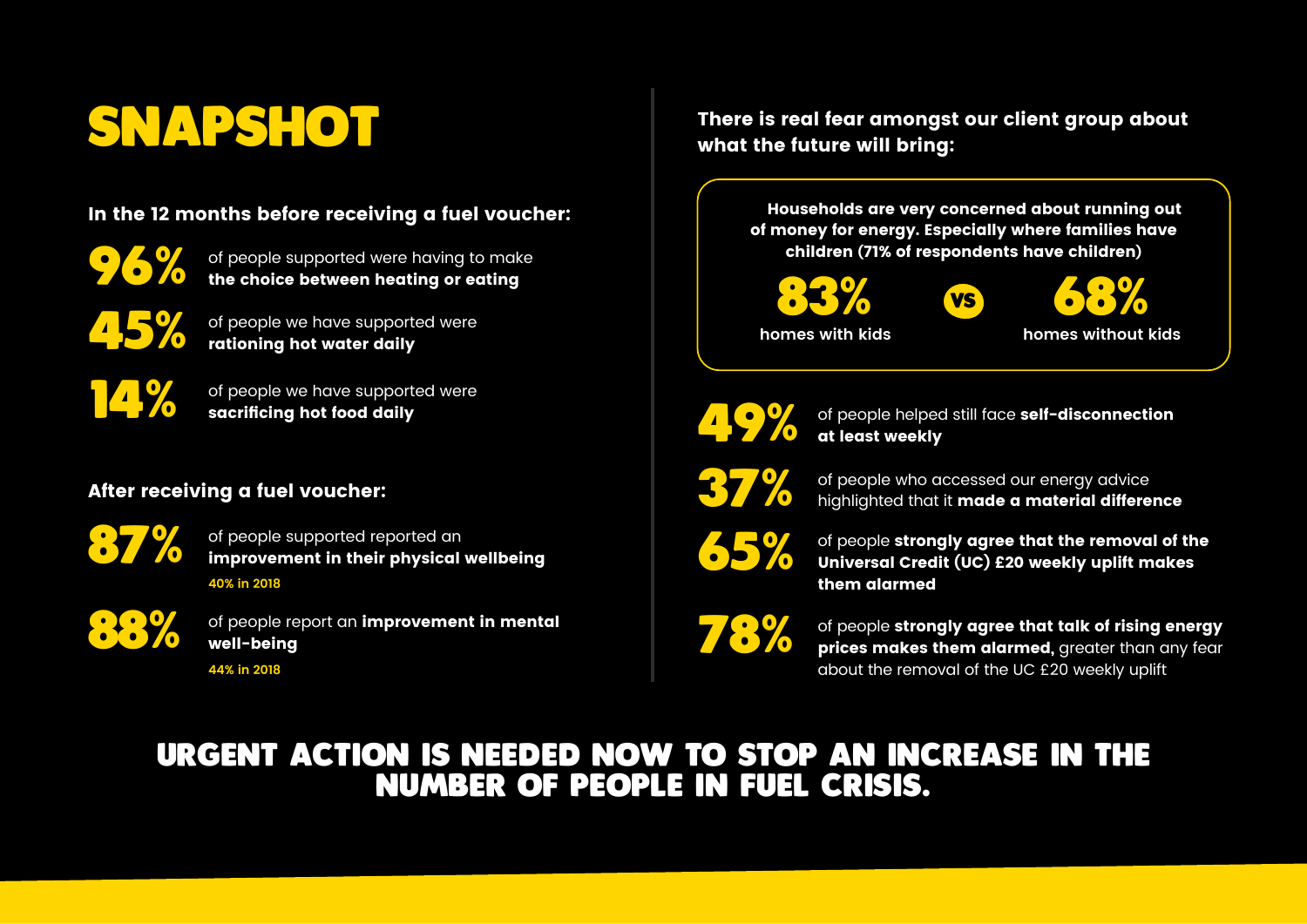### THE SITUATION AS IT IS NOW

**We support those people who have to pay in advance for their energy. This means that we provide a unique perspective on the energy market and the most vulnerable people in society affected by the ongoing fuel crisis.**



Increase based on figures from 2020



#### This graph starkly shows the problem felt by people who pre-pay for their energy.

The payments made by the Direct Debit customer are "smoothed" throughout the year and the price increases are relatively small. But for the prepayment customer, the monthly amounts they pay vary massively between summer and winter, as the amount of energy they use goes up. By this winter, the projected price rises mean that they will need to pay £178 per month more than the typical Direct Debit customer.

Our clients do not have room in their budgets to absorb this huge increase, so will have to spend more days each month without heating or hot food.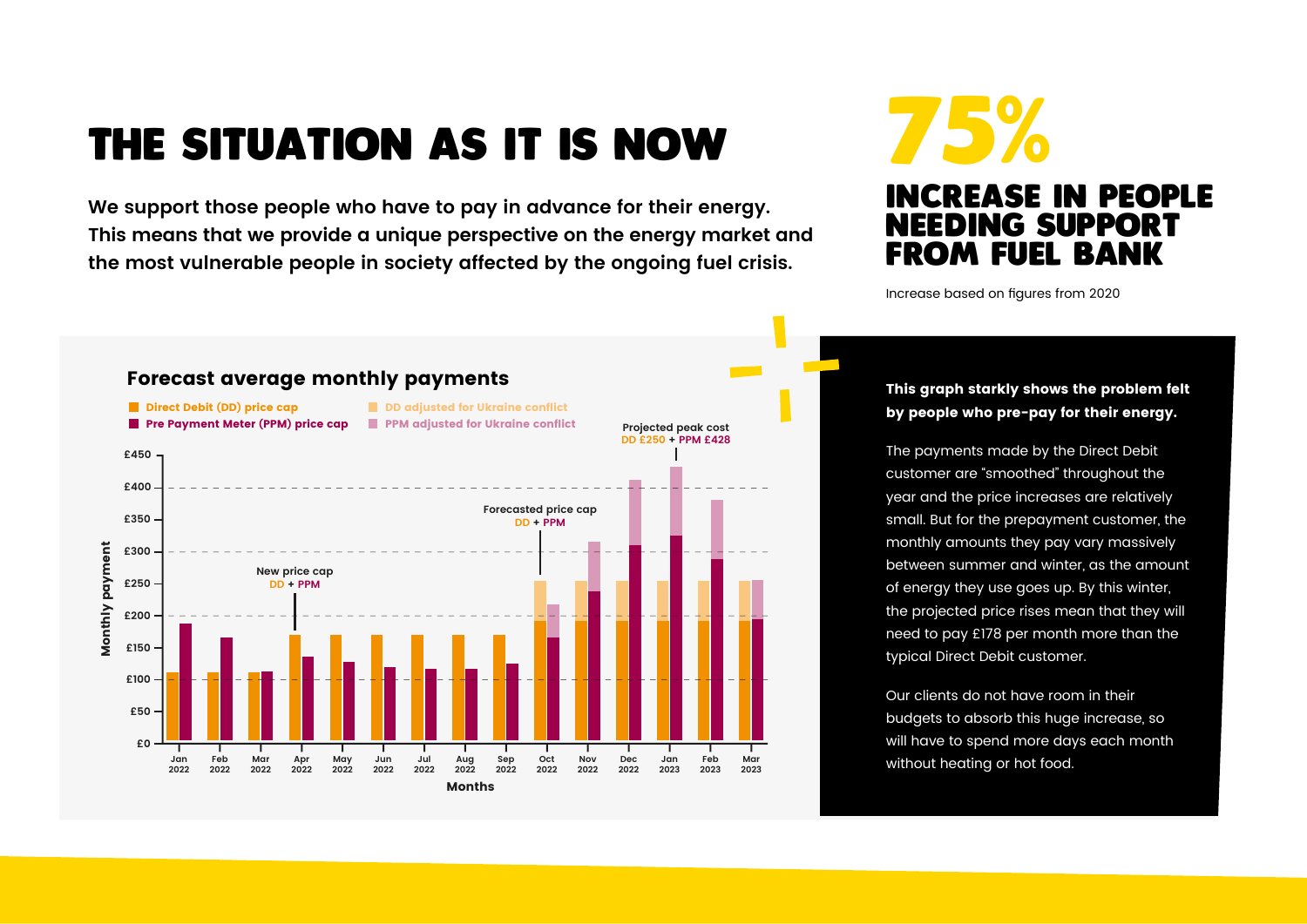### I WOULD NOT EVER WANT MY CHILDREN TO KNOW THE STRUGGLE.

### WIDER POVERTY PROBLEM

**The people we support are also struggling with other issues associated with the increase in the cost of living today:**

74%

#### OF PEOPLE ARE STRUGGLING WITH OTHER ESSENTIAL HOUSEHOLD BILLS.

These include:

- **Essential household items • Council tax**
- **Food/groceries**
- **Essential travel**

**• Water**

**• Housing costs**

WE ESTIMATE THAT FUEL BANK FOUNDATION PROVIDES SUPPORT TO BETWEEN 8-12% OF PEOPLE WHO NEED OUR SUPPORT.

**This would mean that between 116k and 170k people are going without hot food 24/7/365. And this is BEFORE costs increase further.** 

#### **Reduction in people claiming free school meals.**

The 24% annual reduction in people who receive free school meals for their children highlights the widening of the population of people we support. Many families do not qualify for support, but are still unable to routinely purchase energy.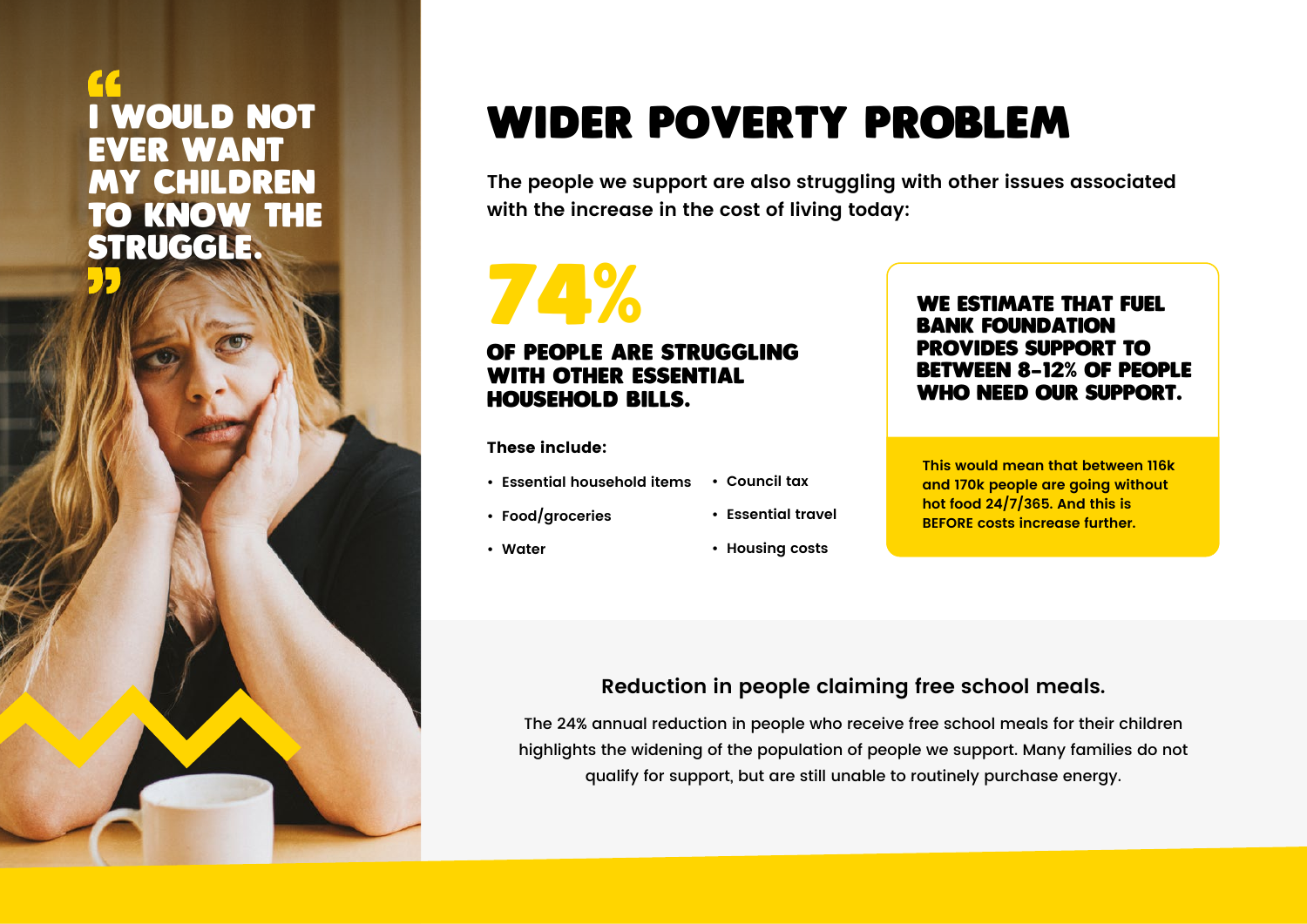### OUR IMPACT

**As seen last year, our mental and physical wellbeing are intrinsically connected. Easing financial burden is crucial to providing a moment of relief and security in the midst of toiling on 'survival mode.'**

#### PHYSICAL WELLBEING MENTAL WELLBEING

87% of families supported report an improvement to their physical wellbeing

Fuel Bank Foundation vouchers enable people to meet daily needs for example: showering, heating and cooking warm food.

This eases physical distress, creates a sense of normality and maintains daily routines.

This has heightened importance for those with physical disabilities, physical and mental illnesses and young children.

88% of families supported report an improvement in mental wellbeing

The mental toll of debt and living costs plays heavily on people's minds.

Many also mention existing struggles with mental health, for example anxiety and depression, which are exacerbated by financial concerns

Receiving financial help from Fuel Bank Foundation helps alleviate pressure and stress, positively impacting mental wellbeing.

**"I have mental health issues, and if I didn't have heating, it would affect me. I was in a wheelchair for a year so needed electricity to see things, and move around."**

**"We could have more heating, more showers, we could have a normal life."**

**"I suffer arthritis, so I need heat to reduce my pain. It helped with my mental health, and helped with my children, so they were warm. It was a godsend when I found out about it, I needed it then most"**

**"It was such a relief to know that I was going to be warm and have hot food, I was very glad."**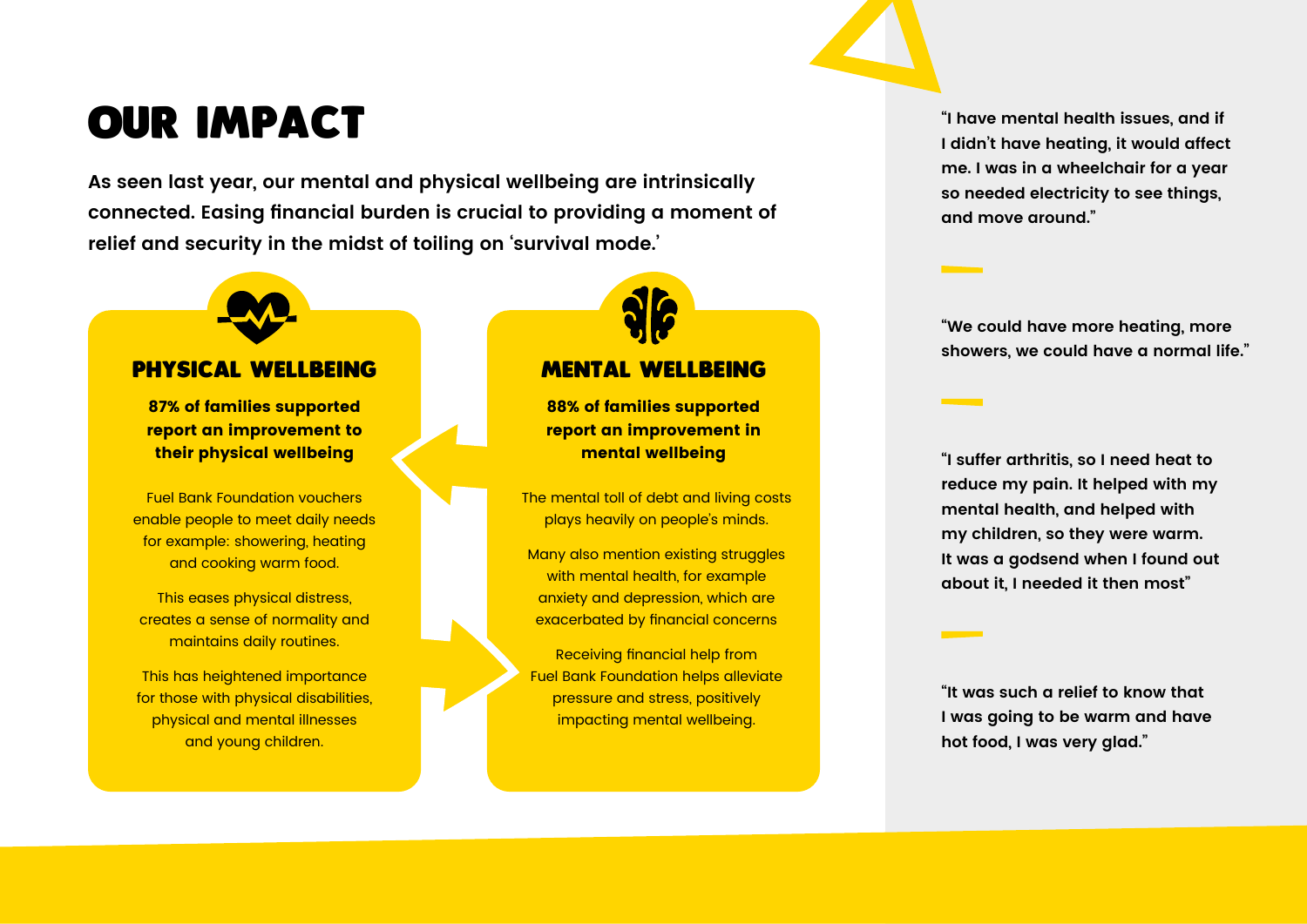

HOW WE'VE HELPED PEOPLE

WE WERE SO RELIEVED THAT THERE WAS SUPPORT OUT THERE IT HELPED ME PRIORITISE SORTING THE KIDS OUT WE WOULDN'T HAVE SURVIVED WITHOUT THE VOUCHER I HAVEN'T BEEN THIS WARM FOR OVER A YEAR AND A HALF HELPED MY FAMILY KEEP WARM AS WE RECOVERED FROM COVID ELECTRICITY ALLOWED ME TO HAVE A SHOWER BEFORE A JOB INTERVIEW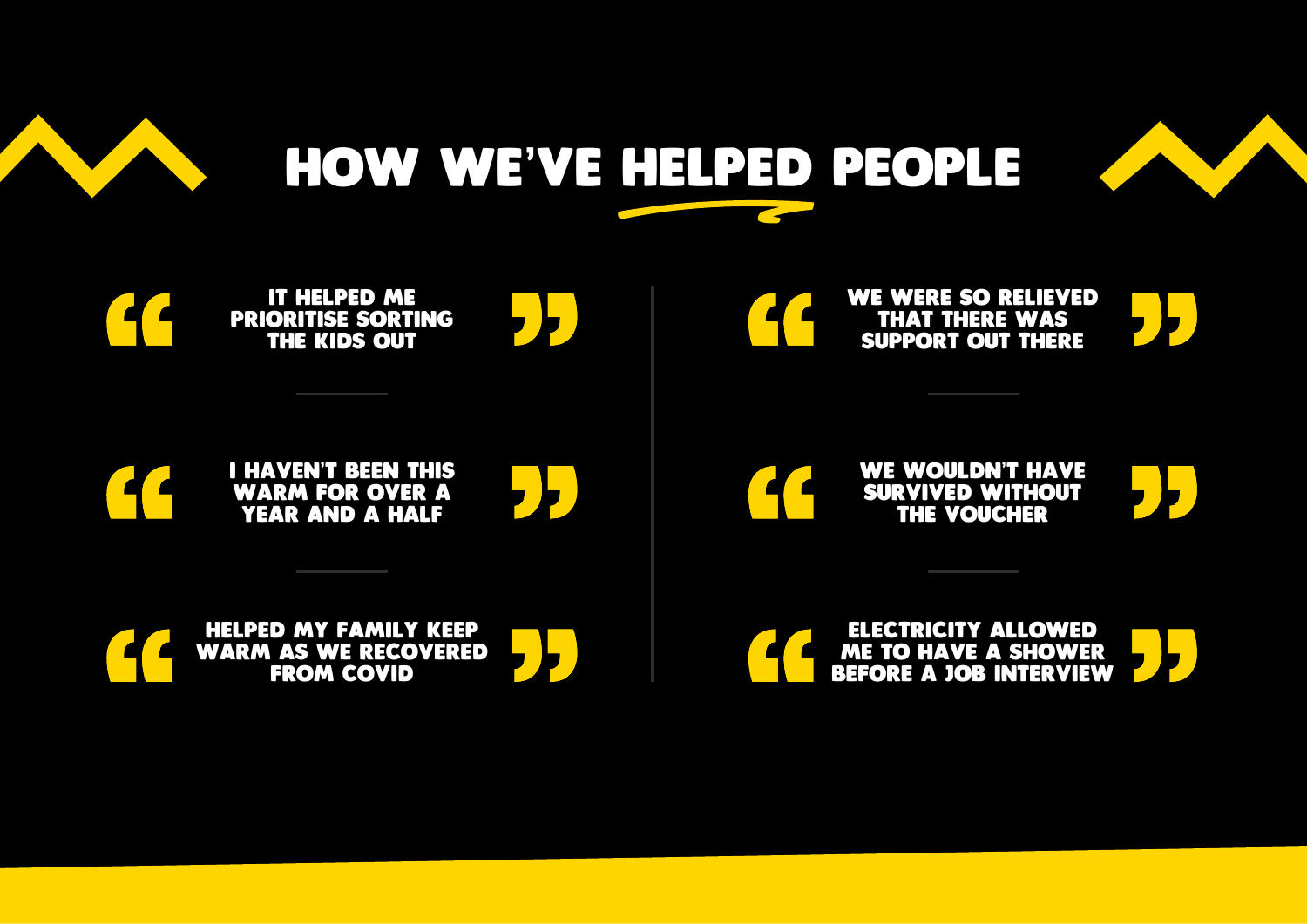### WE MUST THANK OUR SUPPORTERS

**We have 149 partners across GB where you will find our Fuel Bank services. We make sure we are in the places where people in crisis turn, from local debt agencies and foodbanks to national high street charities. This also allows us to deliver services efficiently, and in a targeted way.** 

We couldn't do what we do without the financial backing of our supporters too. Many organisations help fund Fuel Banks in their locality or for their clients. And we have been able to expand our reach further over 2021 from the generous support of:

- **C** National Grid's Warm Homes Fund Administered by Affordable Warmth Solutions
- **C** E.ON
- **O** npower's Vulnerable Customer Support Fund
- **C** Energy Savings Trust's Energy Redress Scheme
- Scottish Government



e.on



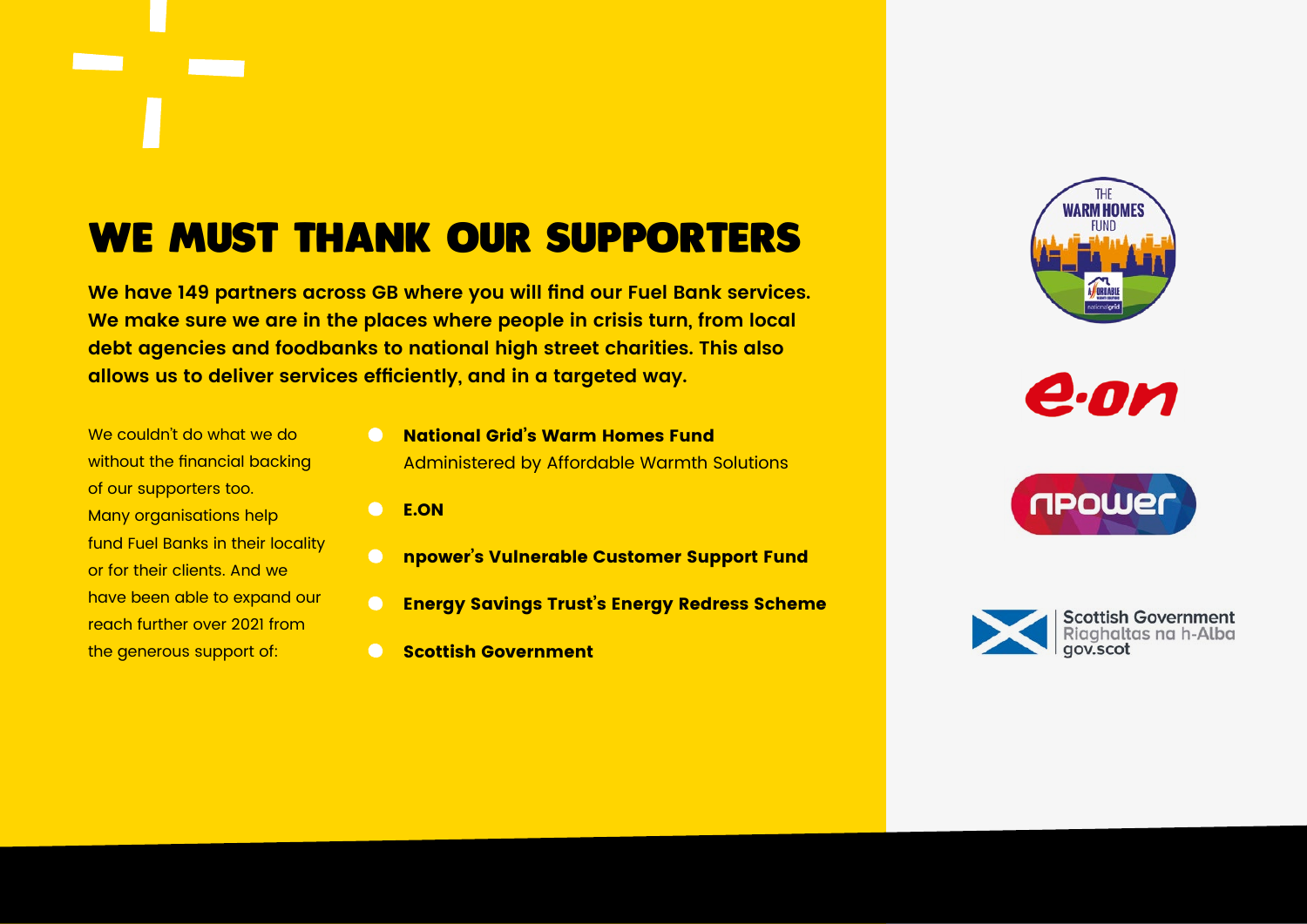### WHAT ARE OUR REQUESTS?

#### **Urgent action is needed now to stop an increase in the number of people in fuel crisis.**

**A comprehensive, Government-funded energy efficiency programme to improve UK housing stock is the only long-term, sustainable solution to the issue of affordability as it helps lift people out of fuel poverty permanently. But this will take time.** 

**Across the UK, over 6m households are expected to be in fuel poverty following the April 2022 changes to the price cap. Financial support is needed today to mitigate increased energy costs over 2022 and beyond.** 

#### This help must be:

- Big enough to cover the forecast increases in average bills so that the numbers of households in fuel poverty don't grow and to provide more support to those already in fuel poverty.
- Automatic or simple to access. Our clients tend to have a lower-than-average reading age and are already juggling multiple issues. There should be no hurdles to overcome to get hold of the money.
- Well-targeted at those who need it most.

#### We propose:

- **All households who are eligible for the Warm** Home Discount should receive support - and not simply those who receive it. In 2020/21, it was estimated that 2 million households who were eligible missed out.
- **•** This money must be ring-fenced for energy to provide reassurance that families will not go cold this winter, and beyond, and paid throughout periods of high energy consumption to provide continual support.
- Supplemented by additional crisis financial support, to get targeted extra help to those people who need it, urgently.

### SO, WHO PAYS FOR THIS?

**We know that energy takes up a higher proportion of poorer households' budgets than more affluent ones. So simply adding additional support costs to the bills paid by all customers will, in turn, increase energy prices further and push more people into fuel poverty.**

Adding the costs of supplier failure to energy bills is also not just and equitable: people who pre-pay for their energy have been less able to take advantage of low prices offered by new suppliers, so shouldn't pay the costs of their failure. We think that these costs should be paid for out of general taxation so that those who can afford to, pay the most.